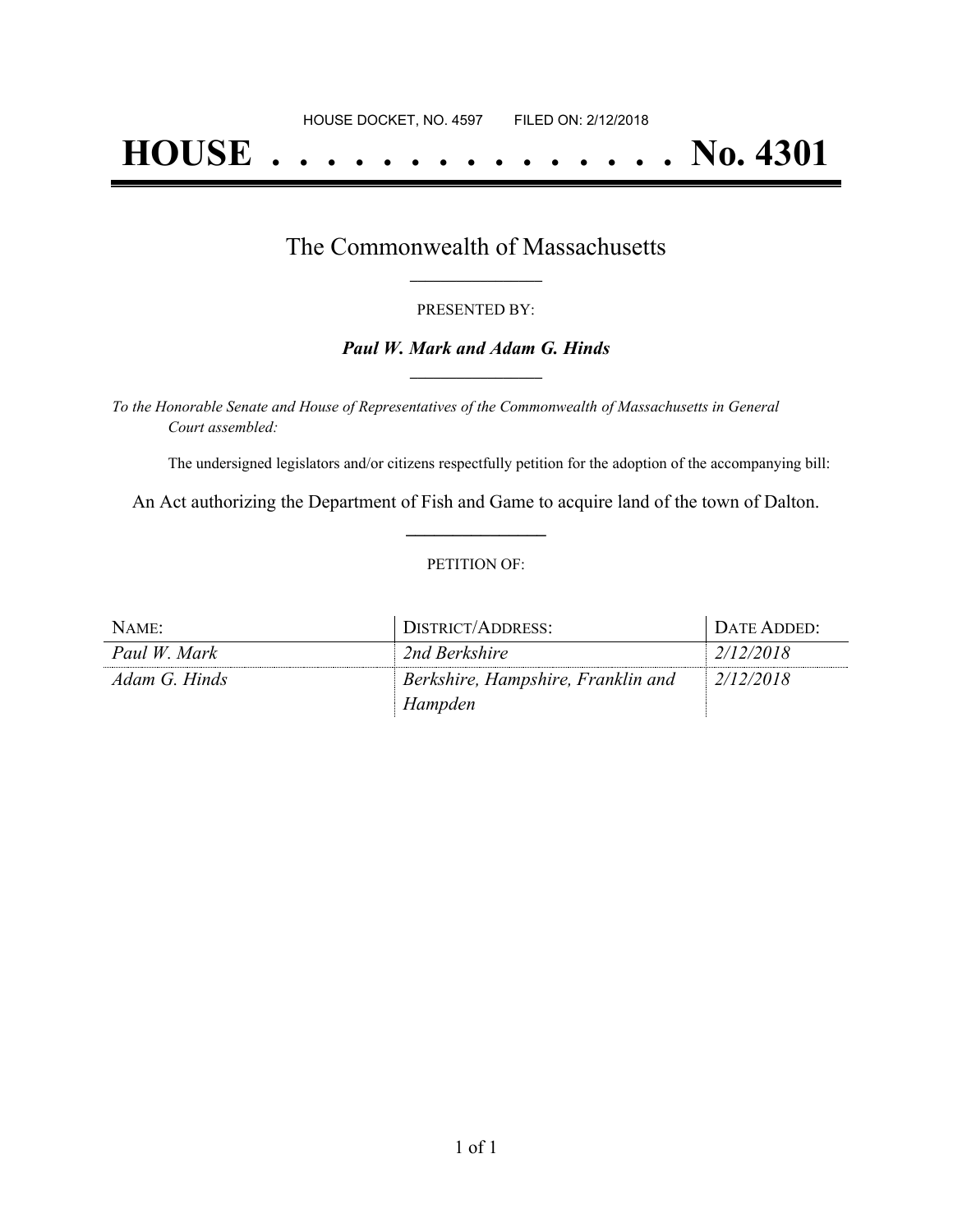## **HOUSE . . . . . . . . . . . . . . . No. 4301**

By Representative Mark of Peru and Senator Hinds, a joint petition (subject to Joint Rule 12) of Paul W. Mark and Adam G. Hinds that the town of Dalton be authorized to convey certain parcels of land to the Department of Fish and Game. Environment, Natural Resources and Agriculture.

## The Commonwealth of Massachusetts

**In the One Hundred and Ninetieth General Court (2017-2018) \_\_\_\_\_\_\_\_\_\_\_\_\_\_\_**

**\_\_\_\_\_\_\_\_\_\_\_\_\_\_\_**

An Act authorizing the Department of Fish and Game to acquire land of the town of Dalton.

*Whereas,* The deferred operation of this act would tend to defeat its purpose, which is to authorize forthwith the department of fish and game to acquire land of the town of Dalton, therefore it is hereby declared to be an emergency law, necessary for the immediate preservation of the public convenience.

Be it enacted by the Senate and House of Representatives in General Court assembled, and by the authority *of the same, as follows:*

| $\mathbf{1}$   | SECTION 1. Notwithstanding the provisions of any general or special law to the                     |
|----------------|----------------------------------------------------------------------------------------------------|
| $\overline{2}$ | contrary and pursuant to the provisions of article 97 of the amendments to the Constitution of the |
| 3              | Commonwealth of Massachusetts, the department of fish and game may take pursuant to chapter        |
| $\overline{4}$ | 79 of the General Laws or otherwise acquire, and the Town of Dalton may convey to the              |
| 5              | department, for the preservation and protection of fish and wildlife habitat, passive recreation   |
| 6              | and other purposes consistent therewith, for consideration of one hundred thousand dollars, a      |
| $\overline{7}$ | certain parcel of land in the town of Dalton known as the Dalton town forest described in a deed   |
| 8              | to the town of Dalton dated February 9, 1927 and recorded in in the Berkshire middle district      |
| 9              | registry of deeds in book 433, page 169.                                                           |